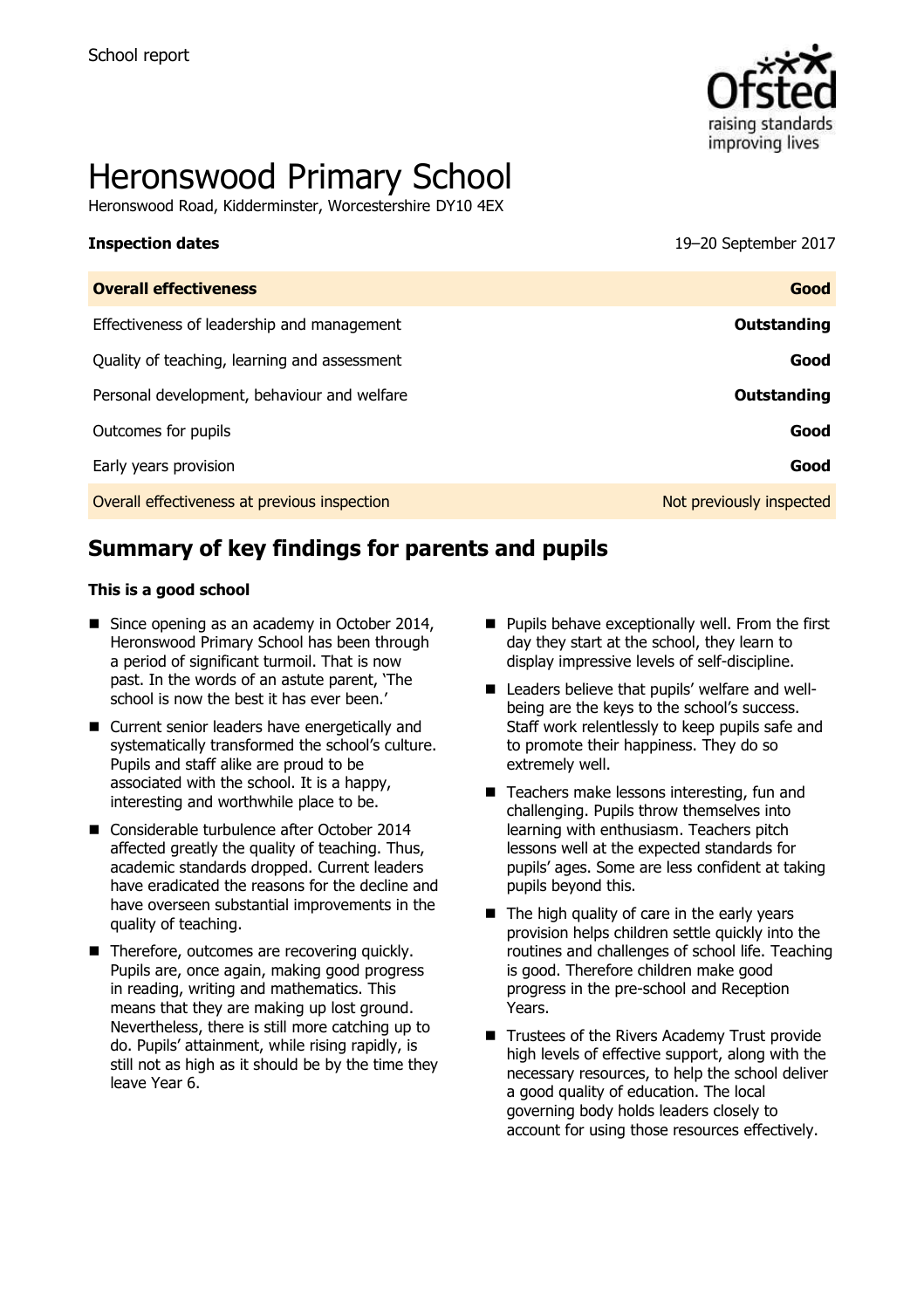

# **Full report**

#### **What does the school need to do to improve further?**

**Ensure that the proportions of pupils that reach and exceed the expected standards in** reading, writing and mathematics by the end of key stage 2 continue to rise, so that they are at least in line with national averages by maintaining the effective rate of improvement in teachers' ability to plan lessons that move pupils quickly to a greater depth of understanding.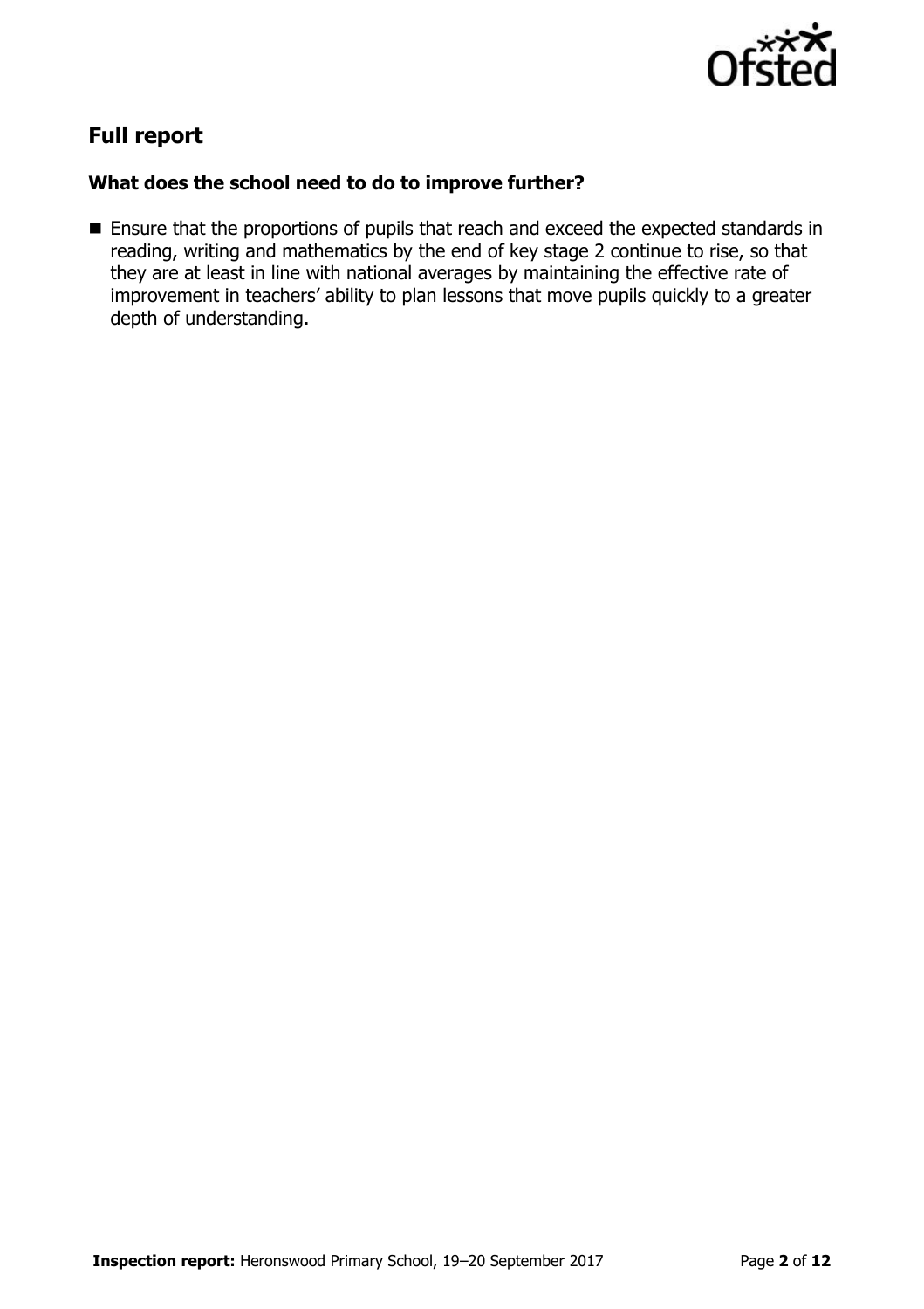

# **Inspection judgements**

#### **Effectiveness of leadership and management Constanding**

- Leaders' enthusiasm and passion ripple through the culture of the school. Staff are proud to be part of it. The headteacher has ensured that the school's motto, 'Love, Learn, Live,' is embraced completely. As a result, staff do everything they can to enable pupils to excel. This is why current leaders have managed to overturn the decline in the quality of education that followed the turbulence in staffing and leadership that took place after the change to academy status.
- The headteacher and deputy headteacher work as a highly effective, tightly cohesive unit. This senior team models the high degree of professionalism and commitment it expects of all staff. Senior leaders have fostered an atmosphere of challenge, trust and respect among staff. Staff seek to learn from external expertise and from each other because they want to be the best they can for the benefit of pupils. This desire to learn is key to the substantial improvements seen in the quality of teaching.
- Senior leaders know every single pupil very well. Consequently, they are aware of which pupils are achieving well and who needs to do better. Senior leaders hold teachers closely to account for rectifying this. They provide excellent training to improve teachers' skills where needed. Teachers must demonstrate that advice is being followed and that pupils' progress has improved accordingly. This cycle of accountability and professional development is an exceptionally effective vehicle for driving up standards. This is why outcomes have turned around and are improving so quickly.
- Middle leaders use information about pupils' performance in the subject or year groups for which they are responsible effectively. For example, outcomes in early years are good because the early years leader uses assessment information to plan carefully how to improve the provision. Similarly, the quality of mathematics teaching has improved. This is because the subject leader correctly identified that teachers lacked confidence in teaching the requirements of the new national curriculum. He put in place effective training, which has increased teachers' knowledge of the subject and boosted their skills to teach it.
- Staff value the training, support and accountability programme highly. They see it as an opportunity to keep improving their practice and to help them develop in their careers. Staff also appreciate leaders' efforts to keep workloads to a manageable level. This keeps staff motivated and encourages them to work hard.
- $\blacksquare$  The curriculum is highly successful in achieving its aims. These include: inspiring a love of learning; giving pupils key skills for life; nurturing pupils' ability to reflect, and their resilience and perseverance; and embedding empathy, understanding and respect for others. Varied and interesting experiences are underpinned by a strong focus on developing pupils' basic skills and personal qualities. In-school lessons are well supplemented by worthwhile visits and out-of-school activities. As a result, pupils become confident learners who are well prepared for the opportunities and responsibilities they will face in the future.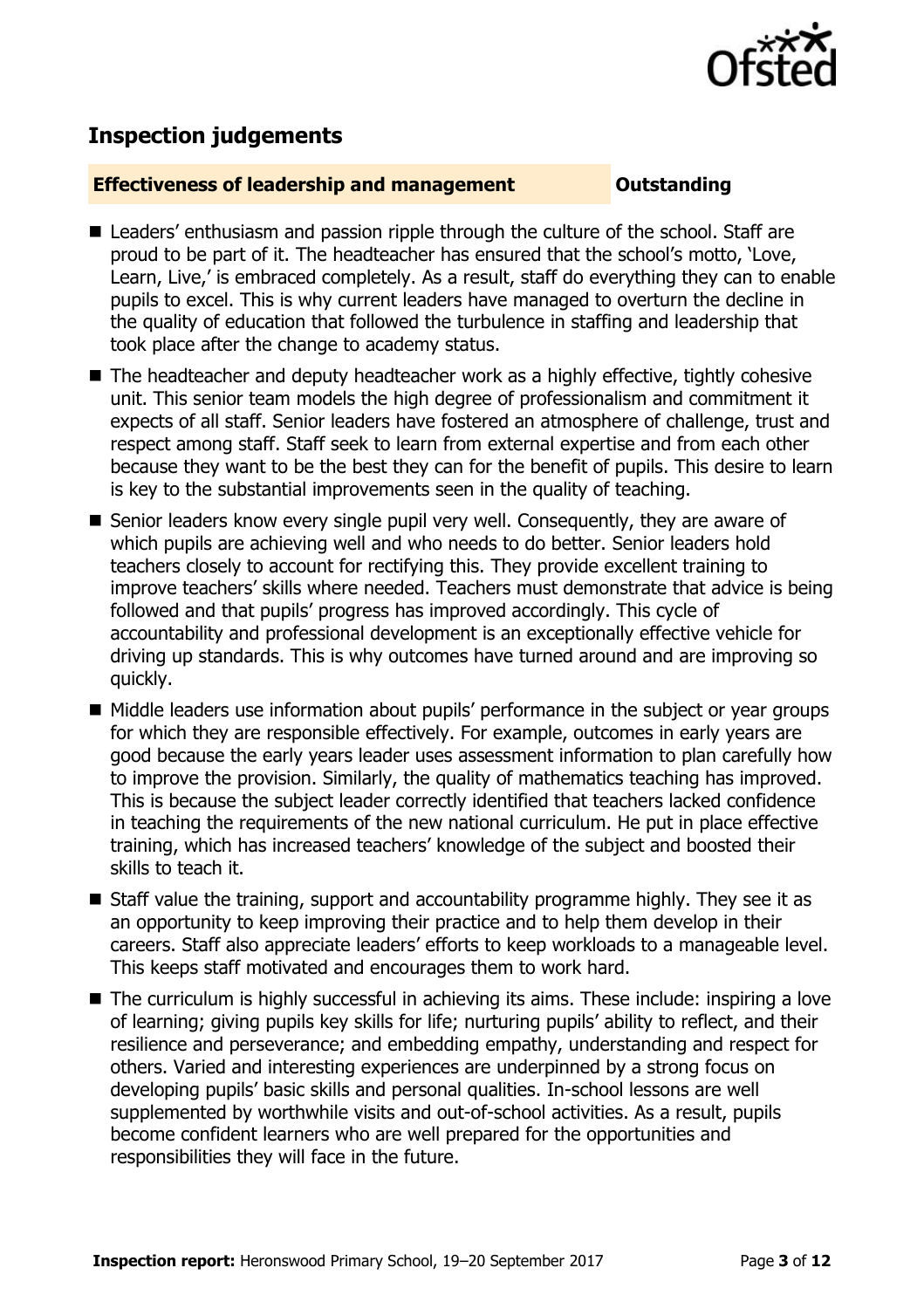

- Leaders receive considerable additional funding from the government to support the achievement of particular groups of pupils. This money is used very well. The effective use of pupil premium funding has resulted in much better outcomes for disadvantaged pupils. Similarly, pupils who have special educational needs and/or disabilities make strong progress because the funding for their needs is used appropriately. Parents are particularly complimentary about the quality of provision for these pupils. The judicious use of the primary school physical education and sport premium has increased the quality, range and frequency of physical education and is encouraging pupils to adopt healthy lifestyles.
- The Rivers Academy Trust provides strong vision and strategic direction for the school. Trustees also ensure that the school has the necessary resources to implement this vision. They have put in place highly skilled leaders who have, in a relatively short time, turned the vision into reality. These leaders demonstrate substantial capacity to improve the school further.

#### **Governance of the school**

- The local governing body holds school leaders closely to account for the quality of education. It ensures that resources, including additional funding from the government for specific purposes, are well spent.
- The local governing body is well informed about the strengths and relative weaknesses in pupils' outcomes and skilfully ensures that statutory responsibilities are met to a high standard.

### **Safeguarding**

- $\blacksquare$  The arrangements for safeguarding are effective.
- Pupils' welfare is of uppermost importance to staff. As a result, the school actively promotes pupils' safety and takes swift action where risks to it are identified.
- Staff are well trained in how to spot signs that pupils could be at risk. They are vigilant in recording and acting upon concerns. Those staff who are designated leaders of safeguarding work effectively with relevant outside agencies to ensure that appropriate support is provided to families who need it.

#### **Quality of teaching, learning and assessment Good**

- $\blacksquare$  The quality of teaching is underpinned substantially by the strong relationships that exist between staff and pupils and those that exist between pupils. Pupils trust staff to care for them. Pupils support each other in lessons, offering praise and encouragement to their classmates. All of this leads to a climate where pupils push themselves to achieve well and feel able to take risks in their learning.
- Teachers have worked hard to improve their assessment skills. They now identify accurately what pupils can do. They use this information to plan lessons that build effectively on pupils' knowledge, understanding and abilities. Teachers are confident that they can plan lessons that will enable pupils to achieve appropriate, age-related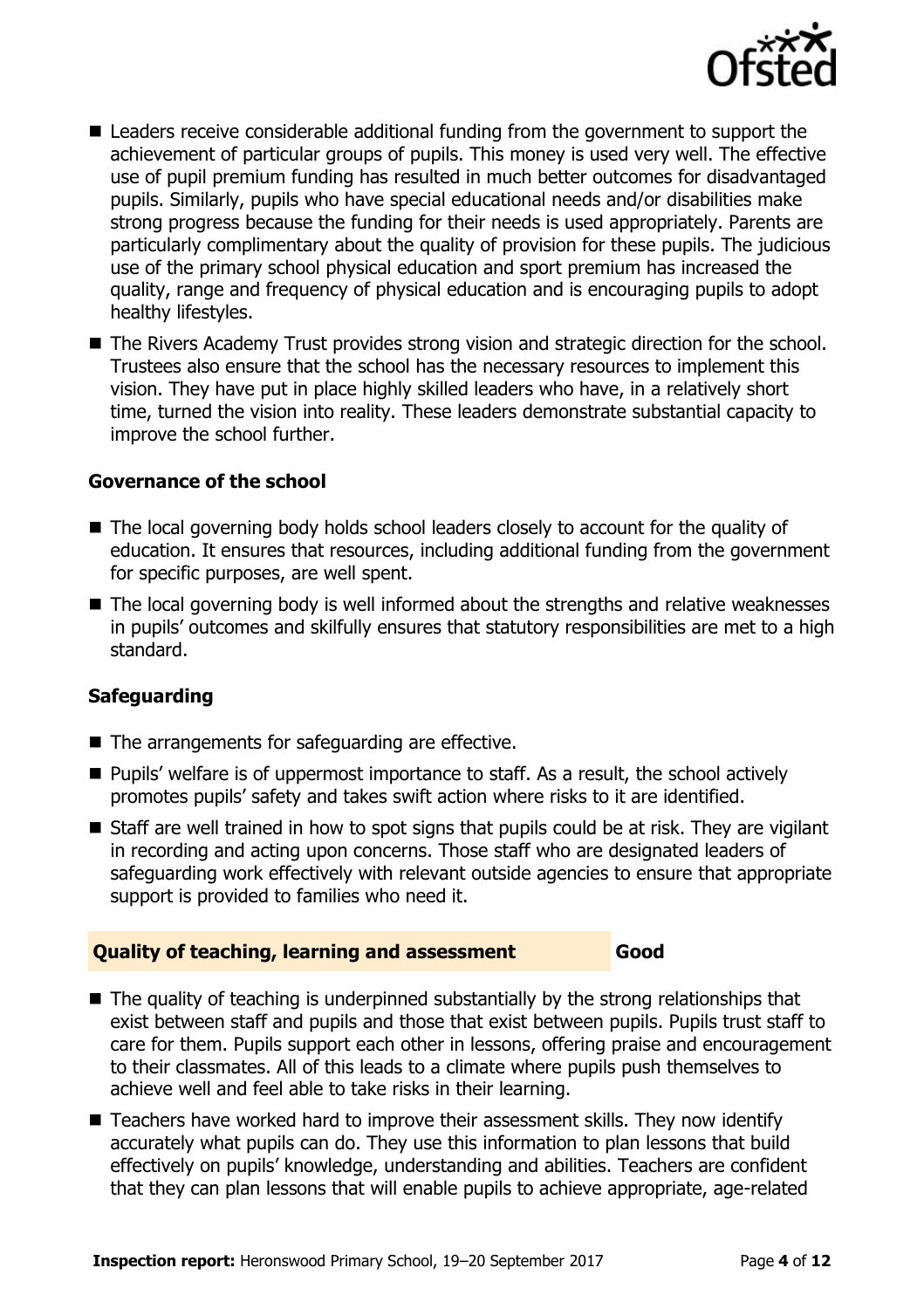

outcomes. However, some teachers are less confident that they know how to ensure that pupils reach a greater depth of knowledge and understanding. They are getting better at this. Nevertheless, this is why fewer pupils than nationally have reached the higher standards in recent national assessments for reading and mathematics.

- **E** Lessons proceed swiftly because teachers explain clearly what pupils need to do. Pupils follow these instructions without hesitation and settle quickly to their work. As a result, no learning time is wasted.
- Teachers and teaching assistants keep a close eye on how well pupils are learning during lessons. They are quick to respond when a pupil needs extra help or when one needs more challenging work. This helps pupils acquire more understanding and speeds up their progress.
- **Pupils know how well they are doing and how they can improve their work because** teachers make full use of the school's policy and guidance on feedback and marking. Teachers give helpful feedback in lessons and write useful comments to encourage and improve understanding. Pupils readily follow this advice. As a result, their work shows clear improvement and they make good progress.
- Teachers and teaching assistants use questions well to probe pupils' understanding and to challenge them to think more deeply. This helps pupils make sense of what they are learning.
- Teachers consistently expect pupils to use the correct language for the subject they are studying. During the inspection, many examples of this were observed. For example, Year 2 pupils were required to use the terms 'noun' and 'adjective' correctly. Pupils in Years 3 and 4 could readily identify time connectives and subordinating conjunctions. In science lessons, pupils were expected to use correct scientific names for parts of a plant. This emphasis on technical vocabulary deepens pupils' knowledge of the subjects they are learning.
- Teachers in early years and key stage 1 teach phonics very well. As a result, pupils quickly learn to recognise letters and know the sounds they represent. This helps them learn to read new words confidently, or to 'have a go' at spelling words for themselves.
- Teaching supports pupils' spiritual, moral, social and cultural development very well. Teachers encourage pupils to be reflective about their learning. Lessons are often organised in ways that promote collaboration and cooperation between pupils. This, in turn, helps pupils develop empathy, understanding and respect for others.

#### **Personal development, behaviour and welfare <b>COUNG COULTS** Outstanding

### **Personal development and welfare**

- The school's work to promote pupils' personal development and welfare is outstanding.
- **Pupils feel safe at school because the school's culture puts their welfare uppermost.** Staff actively teach pupils how to be safe in and out of school. For example, pupils know what to do when they hear the fire bell. They can explain how to keep themselves safe when walking to and from school. They can describe ways to protect themselves when using the internet.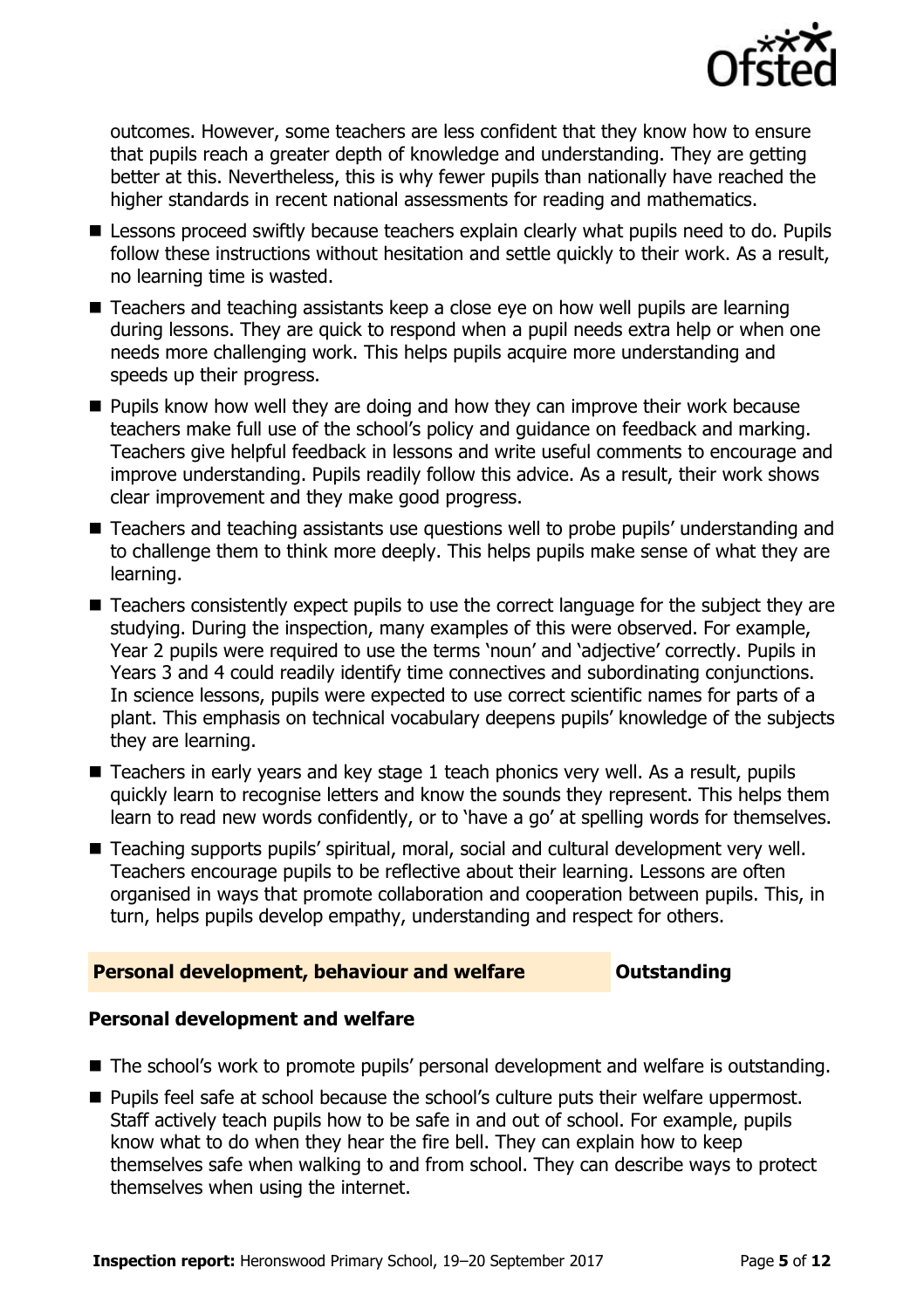

- Incidents of bullying are rare. Pupils told an inspector that bullying would not happen because it is not tolerated. One said that if bullying did happen, other pupils would tell the bully to, 'communicate more effectively,' with the victim. Pupils say that they know staff would take any bullying seriously and deal with it effectively.
- **Parents are highly complimentary about the care given to their children. They say that** staff go, 'above and beyond,' in the interests of their children's welfare. This statement is accurate.

### **Behaviour**

- $\blacksquare$  The behaviour of pupils is outstanding.
- Pupils' conduct is impeccable. They are exceptionally well mannered, courteous and considerate towards one another and to adults. This leads to a calm, caring environment in which pupils thrive.
- **Pupils like being at school. They are happy there. They enjoy each other's company** and get on well in lessons and at playtimes.
- **Pupils'** enjoyment of school is reflected in their frequent attendance. Rates are above the national figure.
- Staff have invested a great deal of time and effort into building pupils' self-confidence, self-awareness and ability to learn from mistakes. As a result, pupils' attitudes to their learning are exceptional. They want to be the best they can, believe that they will succeed and work hard to do so. This is making a difference to their academic outcomes. Pupils' efforts contribute notably to the good progress they make.
- **Pupils' behaviour enables them to work productively in pairs and groups. They listen to** each other with interest and contribute their ideas confidently.
- On the rare occasions that a pupil misbehaves, staff use the behaviour management system, known as 'zone boards', very effectively. Pupils understand what the different zones mean and accept the consequences of bad behaviour. However, this sanction is rarely needed.

#### **Outcomes for pupils Good Good**

- At the start of their school career, many children's skills are considerably lower than those of typical three- or four-year-olds. Pupils who are currently in Year 6 are working in line with the expectations for their ages. This shows that they have caught up with pupils nationally and represents good progress over their time at the school.
- The downturn in the quality of teaching, caused by the many staff changes in 2014, led to lower-than-national standards in key stages 1 and 2 in recent years. However, pupils in all year groups now make good progress. As a result, attainment is rising quickly. Standards in all year groups are in line with those nationally and are improving.
- Since the school became an academy, a new national curriculum, together with new assessment criteria, have come into use. This means that the measures used to judge whether pupils are working at the right standards have changed. The new measures do not compare with the previous ones. Published national data about the school's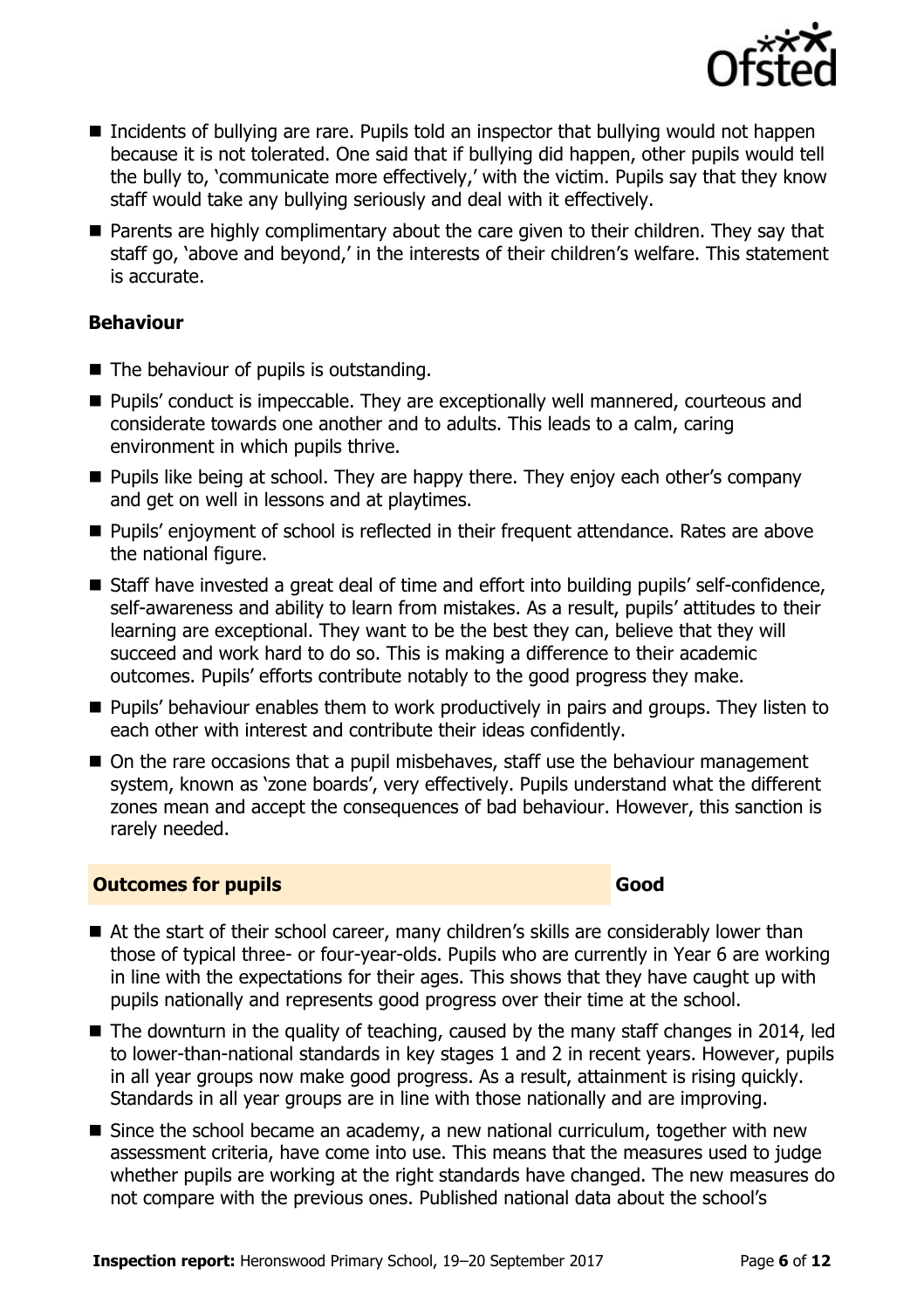

performance does not accurately represent the quality of education for current pupils in the school. The school is developing its assessment systems and its approach to measuring pupils' progress and attainment. Currently, work in pupils' books and in lessons shows that they are achieving at a higher standard than is shown by national assessment data.

- Pupils' books and their work in lessons show that they make good progress in a range of subjects, including reading, writing and mathematics. Across the school, most pupils are meeting or exceeding the appropriately challenging rates of progress that school leaders now expect. As a result, pupils are catching up from recent underperformance.
- Across the school, the proportions of pupils working at or above the expectations for their ages are increasing. Most pupils now attain broadly in line with these expectations. More are acquiring the greater depth of understanding appropriate to the most able pupils. However, this number should be greater, given some pupils' previous high attainment. Similarly, some pupils who could be working at age-appropriate standards currently are not. This picture is improving quickly, but there is more to be done before all pupils achieve as well as they could. This is why outcomes have been judged to be good, rather than outstanding.
- Disadvantaged pupils now make swifter progress, on the whole, than other pupils in the school. This is good because it means that disadvantaged pupils in the school are catching up with other pupils nationally. This improvement in outcomes for disadvantaged pupils demonstrates that the pupil premium is being used effectively.
- Pupils who have special educational needs and/or disabilities make good, and sometimes impressive, progress. This is due to the skilfully targeted support they receive and means that many are reaching age-related standards in their work. Some have made substantial progress in reading and are now reading very well for pupils of their age.
- Parents have noted the improvements in their children's progress since the current leadership team took over. They say that their children are now learning well and are well prepared to move on to secondary school. The standard of pupils' work in the school confirms that this view is correct.

#### **Early years provision Good Good**

- The early years provision is well led. The leader has ensured that teachers in the Nursery and Reception classes now work closely together to share information about children's progress. This has made a difference to outcomes. Children are now much more ready to learn when they start the Reception Year of school.
- Teachers in early years use a wide range of evidence during children's first few weeks at school to establish what skills they have. This information shows that many enter the pre-school with weak skills for their ages. For example, many struggle to communicate, and so cannot express their needs and feelings well.
- Children settle very quickly into school life. They soon learn to follow the wellestablished routines and start to form secure relationships with trusted adults. Within a short time, children learn to listen to the teacher and to play sensibly together. Their behaviour is exceptionally good. For example, inspectors were very impressed to see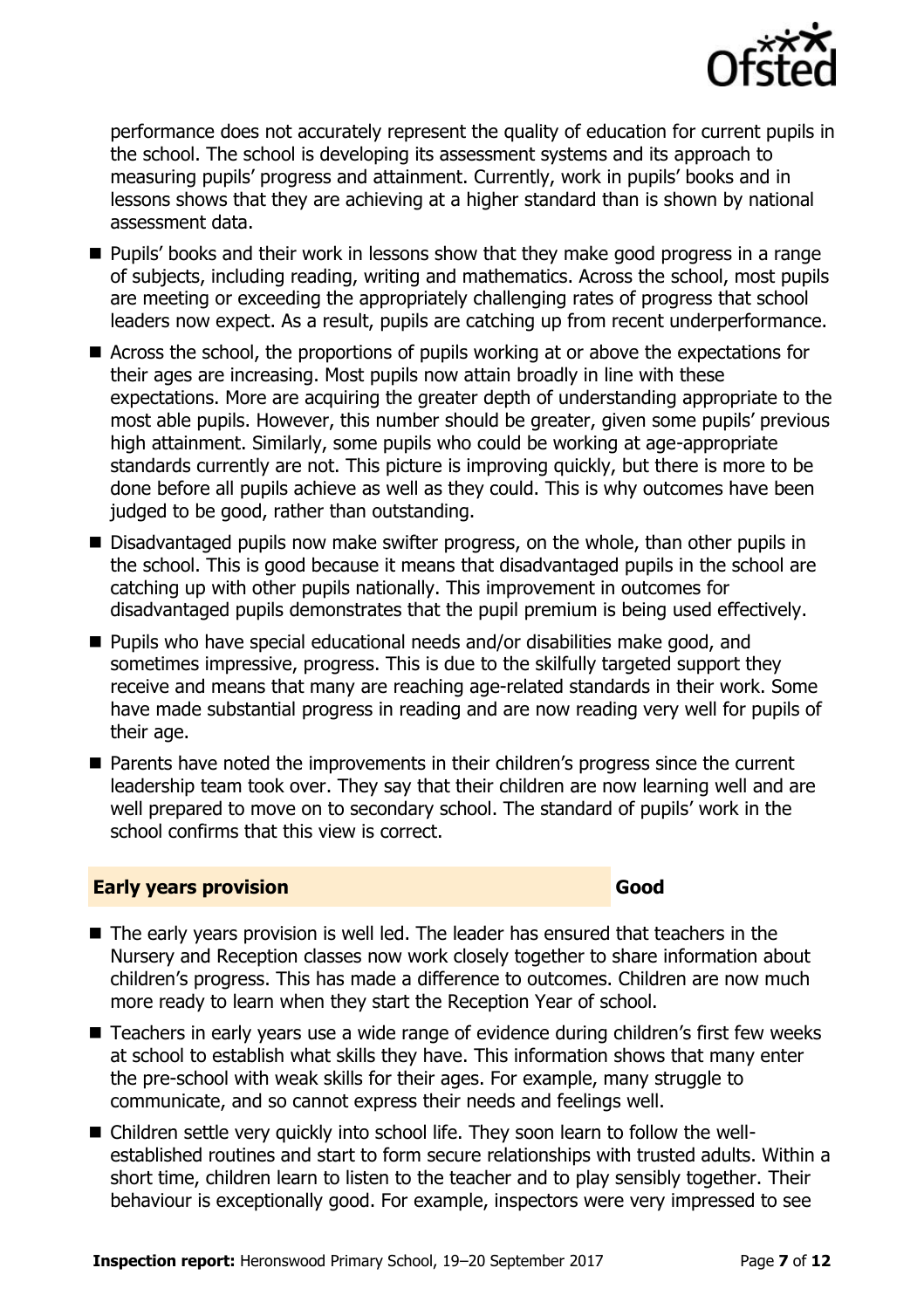

pre-school children walking sensibly across the school field on their way back from the 'forest school' area. They walked quietly, in single file, without fuss. These three-yearolds had been in school for under three weeks.

- Children enjoy the broad range of stimulating activities on offer. Teaching is good. Teachers use their ongoing assessment of children's growing skills to plan activities that capture children's imagination and allow them to explore and investigate.
- Teachers in the early vears place great emphasis on giving children the knowledge and skills they will need to help them cope with the demands of the national curriculum when they start Year 1. This focus on building secure skills benefits the children greatly because it means that they are well placed to move on at the end of the Reception Year. However, it does lead to over-cautious recording of children's attainment in the national early years profile. This has a negative impact on published data about children's outcomes at the end of Reception Year. The fact is that children in the early years make good progress from their starting points.
- Classrooms and the outdoor environment are well resourced and organised effectively. They support children's development across all areas of learning.
- **Procedures for keeping children safe are effective.**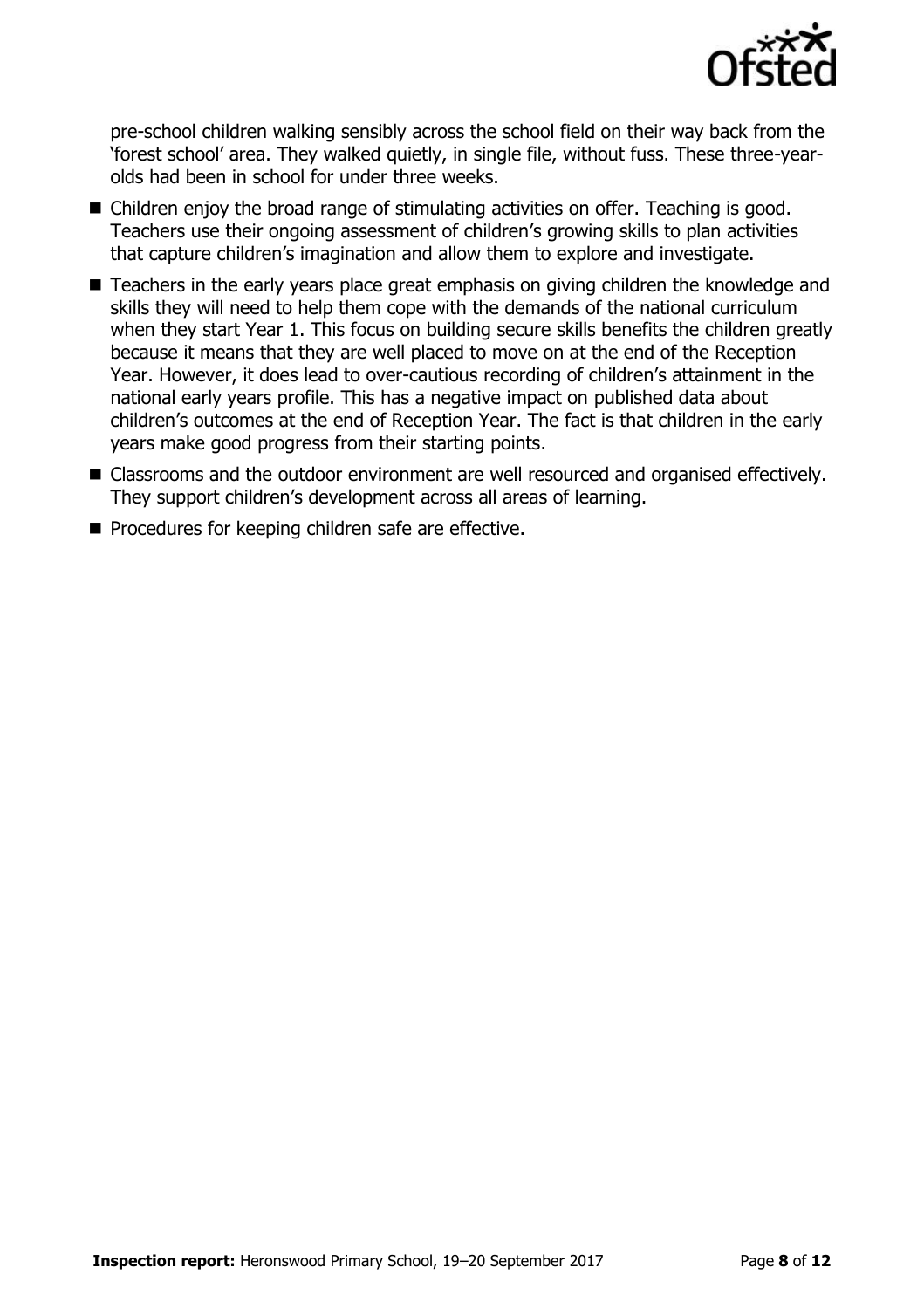

# **School details**

| Unique reference number | 141246         |
|-------------------------|----------------|
| Local authority         | Worcestershire |
| Inspection number       | 10037088       |

This inspection of the school was carried out under section 5 of the Education Act 2005.

| Type of school                      | Primary                           |
|-------------------------------------|-----------------------------------|
| School category                     | Academy sponsor-led               |
| Age range of pupils                 | 3 to 11                           |
| <b>Gender of pupils</b>             | Mixed                             |
| Number of pupils on the school roll | 305                               |
| Appropriate authority               | The Rivers Academy Trust          |
| Chair                               | <b>Nick Mossop</b>                |
| <b>Headteacher</b>                  | Rhoda Pierpoint                   |
| Telephone number                    | 01562 69750                       |
| Website                             | www.heronswoodprimaryschool.co.uk |
| <b>Email address</b>                | hwoffice@riverscofe.co.uk         |
| Date of previous inspection         | Not previously inspected          |

### **Information about this school**

- The school meets requirements on the publication of specified information on its website.
- The school complies with Department for Education guidance on what academies should publish.
- Heronswood Primary School opened as an academy, sponsored by the multi-academy trust, Rivers Academy Trust, in October 2014. It is one of seven primary and first schools in the trust. The headteacher left shortly afterwards. The current headteacher has been in post since June 2015, initially as head of school, under the direction of an executive headteacher, and subsequently appointed as headteacher.
- The board of trustees is the strategic authority for the multi-academy trust (MAT). Heronswood has its own local governing body, which oversees the quality of education and the safeguarding of pupils at the school.
- The school receives support from the MAT for supporting newly qualified teachers on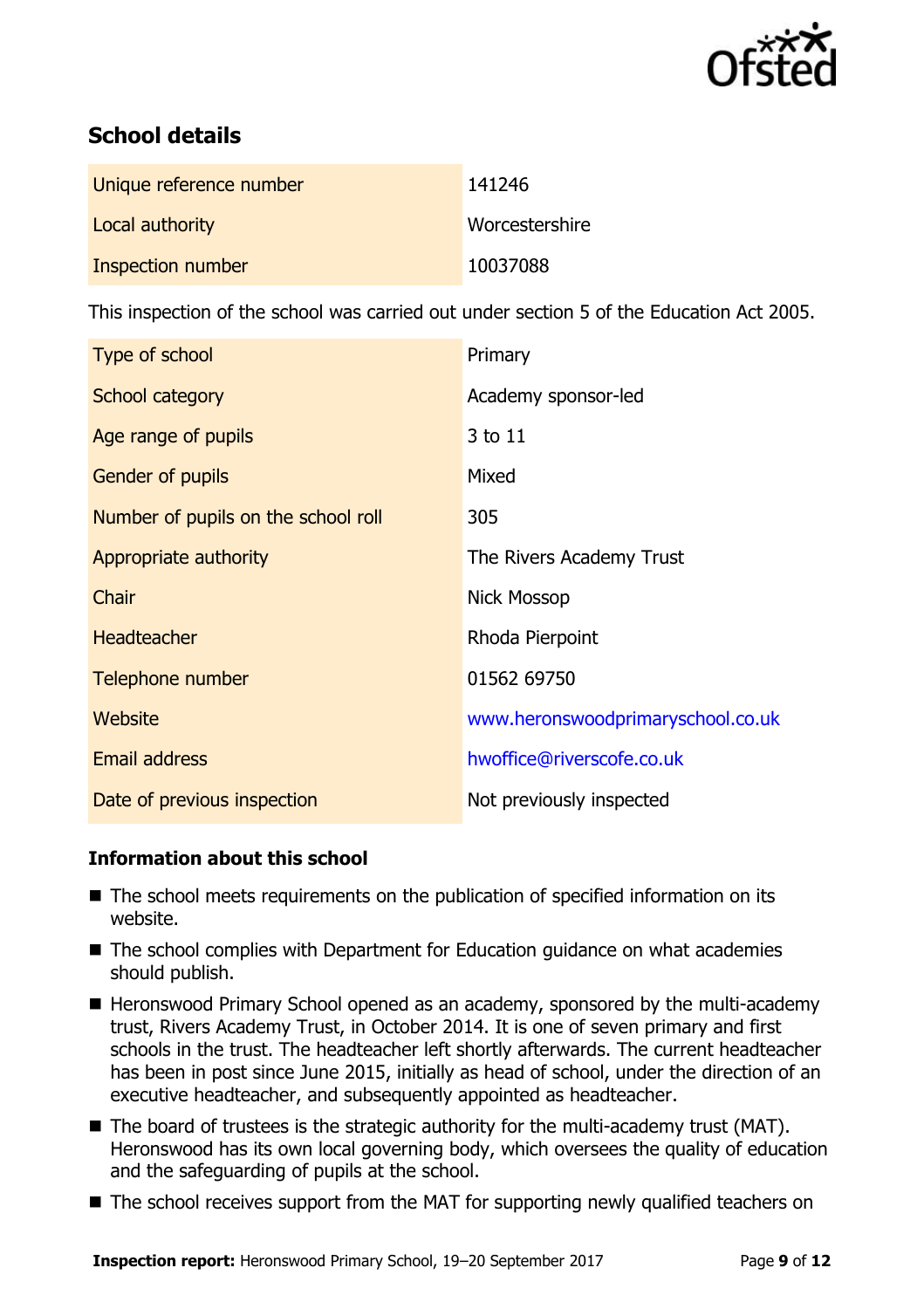

their first year of teaching and those who are in their second year. Additional training is brokered from the MAT for improving the quality of teaching, learning and assessment as identified by the headteacher.

- The school has grown since it opened and continues to get larger. It is currently just above the size of an average primary school.
- The school meets the government's current floor standards. These set the minimum expectations for pupils' attainment and progress.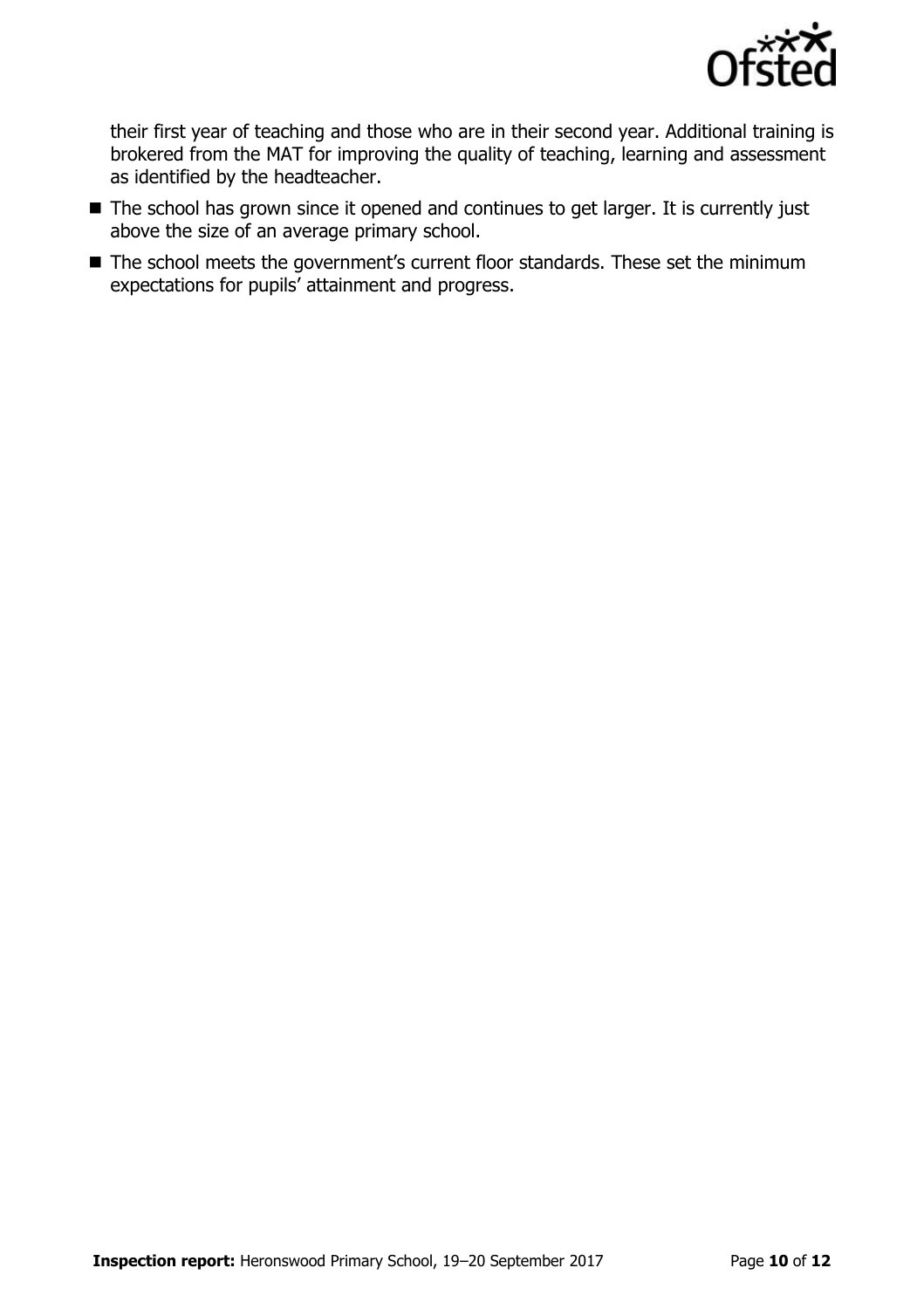

# **Information about this inspection**

- Inspectors observed learning by visiting lessons in all classes and talking to pupils about the work in their books.
- Inspectors met with: the headteacher and deputy headteacher; other school staff; the executive headteacher of the Rivers Academy Trust; the chair and vice-chair of the local governing body; and two groups of pupils. Inspectors spoke to other pupils and staff during lessons, at breaktimes and as they moved around the school.
- Inspectors spoke to parents at the beginning and end of the school day. The 84 responses to the online survey Parent View were considered.
- Inspectors read a range of documents, including: leaders' checks on the quality of teaching; information about current pupils' attainment and progress; and paperwork relating to safeguarding and child protection.

#### **Inspection team**

Sandy Hayes, lead inspector **Her Majesty's Inspector Sara Arkle Construction Construction Construction Construction Construction Construction Construction Construction** Louise Minter **Communist Communist Communist Constantine Constantine Constantine Constantine Constantine Constantine Constantine Constantine Constantine Constantine Constantine Constantine Constantine Constantine Constanti**